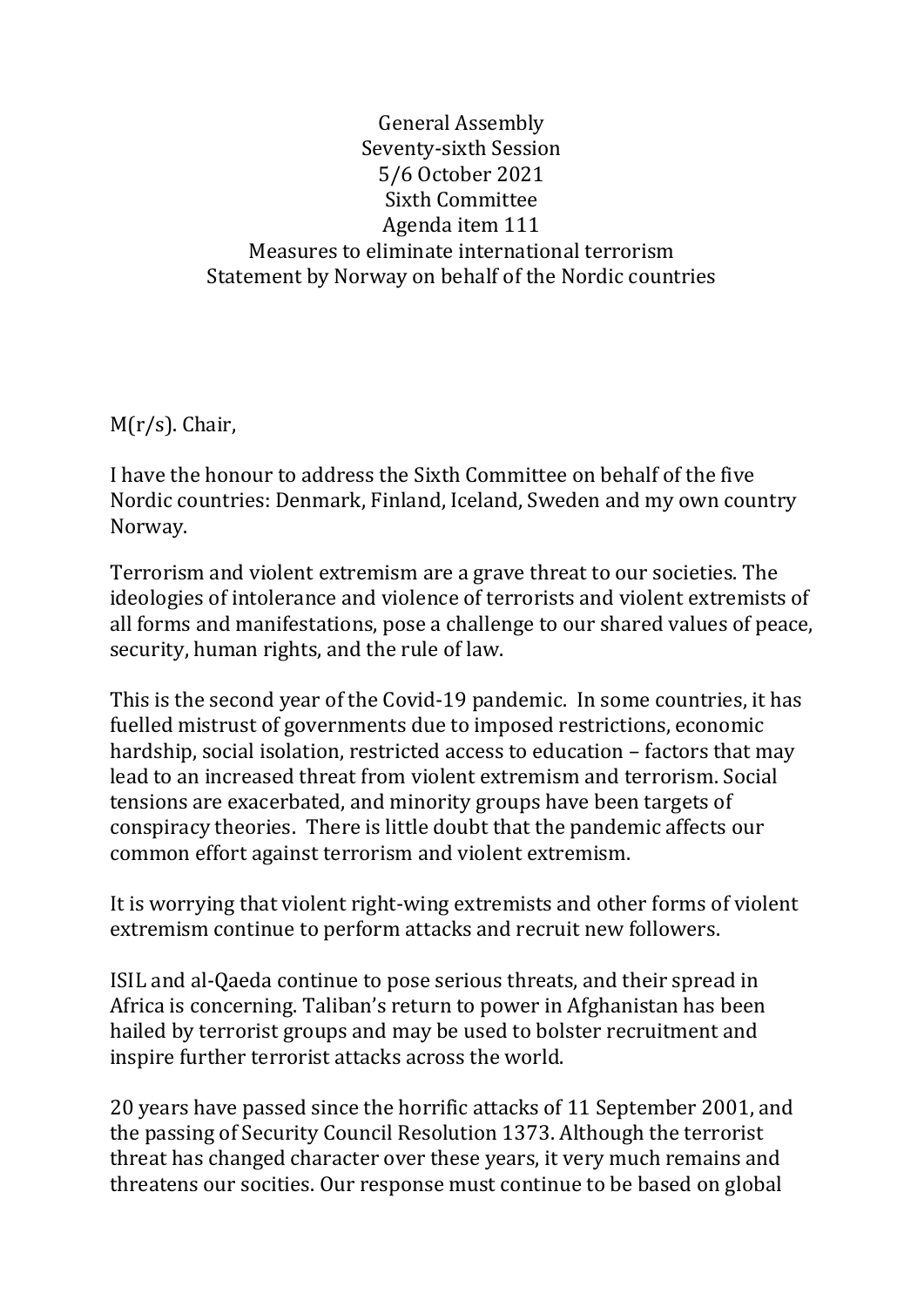cooperation, with the United Nations playing a leading role. Human rights, democracy and the rule of law must be at the core of this response.

# M(r/s). Chair,

The Nordic countries attach great importance to preventing violent extremism in all its forms and manifestations and are all members of the Group of Friends of Preventing Violent Extremism. Norway and Jordan cochair the group. Its purpose is to raise awareness of the underlying conditions that drive the spread of violent extremism and terrorism. The group has promoted integration of PVE across the UN system.

The Nordic countries will continue to support the work of the Secretary General, the UN Office of Counterterrorism and CTED, and continue to put issues regarding gender, and countering terrorism and violent extremism, on the UN's agenda.

## M(r/s). Chair,

We need to maintain the momentum on prevention of terrorism and violent extremism. In this regard, we need to take a whole of society and gendersensitive approach, where women, youth and local communities play an important role.

Women play different roles in the phenomenon of terrorism and violent extremism including both as actors and victims. On the one hand, we know that women can play an instrumental role in terrorist organizations as campaigners, recruiters, financers and as perpetrators of terrorist acts.

On the other hand, women can play a vital role in countering violent extremism. We must strengthen women's political and economic rights: empowered women help create peaceful and stable communities, which in turn lead to better prevention of violent extremism.

## M(r/s). Chair,

In the Nordic experience, the threat from terrorism is global, but effective and sustainable solutions can often be found at the local level. We applaud civil society actors, community leaders, schoolteachers, youth representatives, religious leaders, municipality workers and all others acting as our first line of defence against those who instigate hate. In addition, we appreciate the efforts of the Strong Cities Network, Nordic Safe